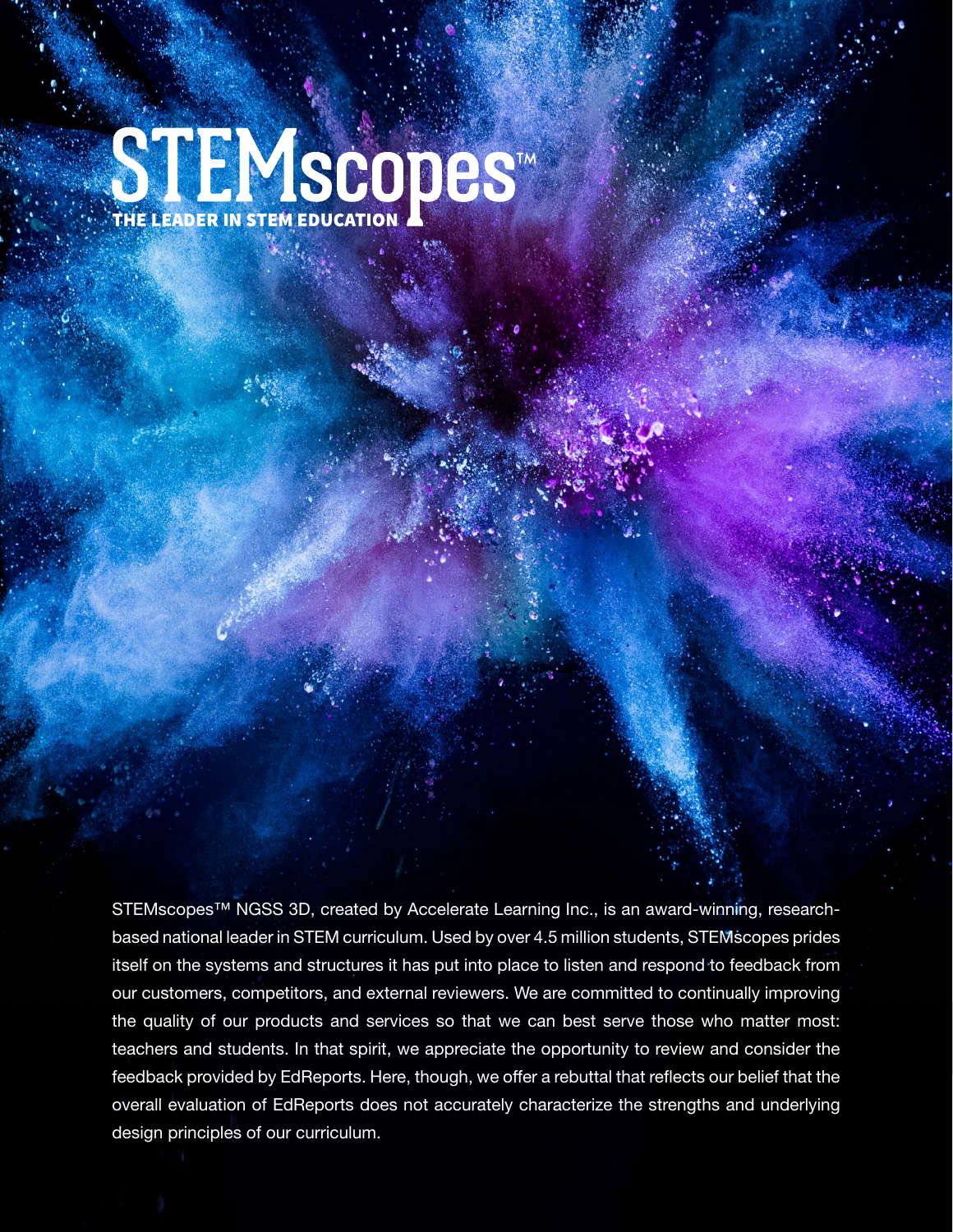

## A fair and thorough review was not done.

Accelerate Learning Inc. vehemently disagrees with the findings from EdReports and feels that EdReports did not conduct an impartial and thorough review of the program. EdReports has stated that five team members were assigned to review STEMscopes<sup>™</sup> NGSS 3D. On their website they claim that "All team members look at every grade and indicator, ensuring that the entire team considers the program in full. Teams touch every page of the series" (EdReports, 2020, FAQ). In fact, our data analytics tell a very different story:

- Only 25% of our product was accessed (clicked on) five times or more. This means that it is impossible that all five reviewers touched every part of our product.
- Much of the content, 52%, that was viewed was only accessed (clicked on) one or two times total.

It is evident that the program was not reviewed in full by all five reviewers.

## The rubric was skewed in a direction that does not reflect the original intention of Next Generation Science Standards or the *Framework*.

The review of STEMscopes™ NGSS 3D by EdReports focused on a subjective interpretation of the objectives of the NRC's *Framework for K–12 Science Education* and the NGSS standards. EdReports reviews for ELA and math are very focused on reviewing programs against the Common Core standards, while the science rubric focuses very little on alignment to NGSS standards and almost completely on phenomena. This is one reason why there are far more programs identified as "Meets Expectations" for ELA and math as opposed to science.

When designing and writing the STEMscopes<sup>™</sup> NGSS 3D curriculum, we leaned on guidance from the Framework, the NGSS, Evidence Statements, Classroom Sample Assessment Tasks, NGSS Example Bundles, and even actual writers of the standards who served on our advisory board. There are many personal opinions and beliefs, as well as propaganda, about what science education should look like in the arena today; we chose to get our information straight from the source.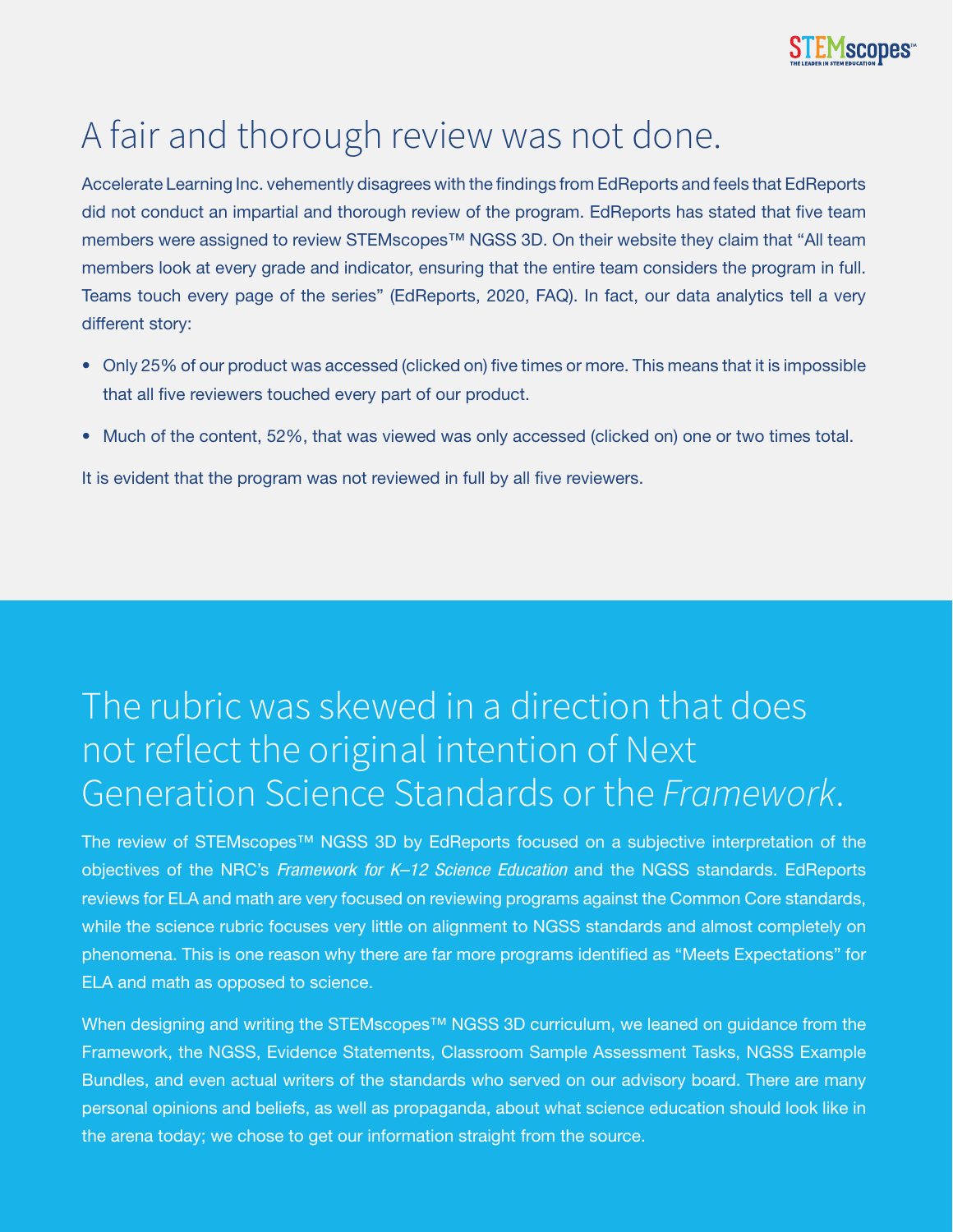

### **Interpretation of the Three Dimensions**

The Framework states the following: "We also acknowledge that there is no single approach that defines how to integrate the three dimensions into standards, curriculum, instruction, and assessment" (NRC, p. 217). It is clear from the EdReports review of not only STEMscopes™ NGSS 3D but also other curricula that they are looking for a specific approach on how three-dimensional learning is done. It is not a coincidence that there is only one program that EdReports has deemed "Meets Expectations." There are multiple instances in the review of STEMscopes™ NGSS 3D where evidence is found in statements such as "The materials include multiple instances for students to use the three-dimensions" and "Multiple opportunities for student sensemaking in the three-dimensions are present," yet we still received a 0 rating for that criteria.

## **Emphasis on Phenomena-Based Learning**

Our biggest concern with the review criteria is the importance that EdReports give phenomena. After fully studying the Framework, we can find no evidence that it is stated that every learning experience needs to be connected to a singular phenomenon. In fact, on pages 219–239 of the Framework, where they provide illustrations on how the three dimensions can be integrated into curriculum and instruction, there are no examples of overarching phenomena. The lens through which EdReports views phenomena means that students learn through one event, which limits the scope and experiences that students have access to in science. This idea does not take into account how multiple phenomena can help engage student learning. We want our students to be critical thinkers and problem solvers, and by engaging in multiple types of phenomena, students have that opportunity.

The way that STEMscopes™ NGSS 3D incorporates phenomena allows students to draw from experiences that are related but not identical to the phenomena question they are trying to answer. This allows them to practice problem-solving the way they will be asked to in the real world. At STEMscopes™ NGSS 3D, we acknowledge that students and teachers come into the classroom with a variety of backgrounds and preconceptions. Phenomena are infused into all STEMscopes activities from beginning to end in the 5E+IA lesson model. Focusing on one particular phenomenon per NGSS Performance Expectation, as EdReports would like all curricula to do, limits the scope of experiential learning and is the antithesis of what equity means when dealing with student achievement. While we offer phenomena, we have built our STEMscopes™ NGSS 3D product to serve as a model for teachers to use rather than a script for them to follow.

## **Lack of Respect for Teachers as Professional Decision Makers**

The true nature of NGSS encourages the need for flexibility and variety in the design of learning experiences around student interest and backgrounds. We believe in empowering teachers to do the most important job there is instead of providing them with a script written by professors or curriculum writers who do not know the needs of each individual child in their classroom. The EdReports review protocol is looking for a rigid and scripted curriculum product that teachers would follow in lockstep. This is not in accordance with the Framework, which states the following when talking about equity: "Students were able to develop science-linked identities by realizing that science could be meaningfully related to circumstances of their own lives, which they could then investigate [41]. In many cases, a culturally responsive approach to science instruction involves the recognition of community practices and knowledge as being central to the scientific endeavor [42]" (NRC, p. 285). Teaching is not a onesize-fits-all approach. We provide districts, campuses, and teachers with a variety of resources for them to teach their students in the best way they see possible.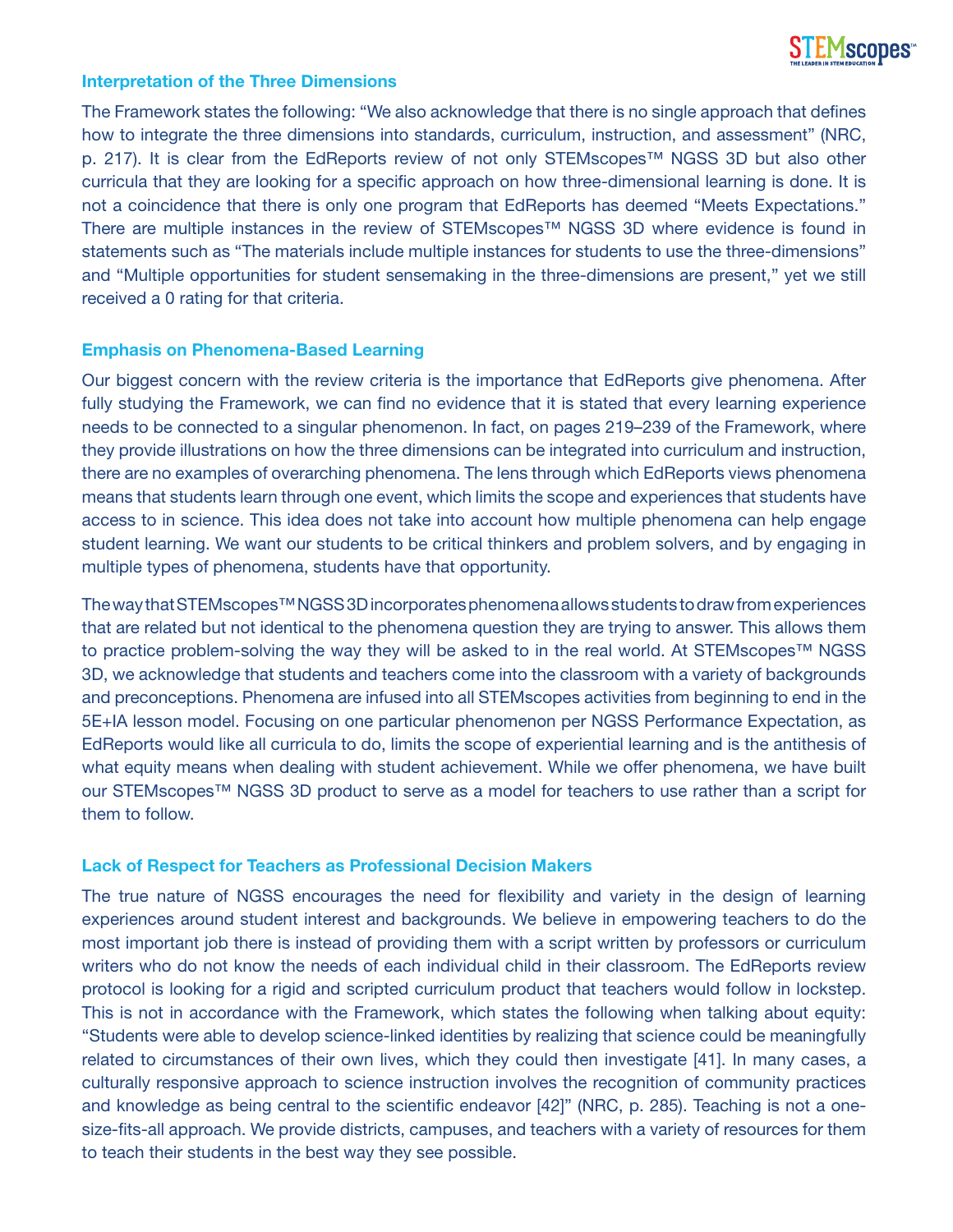

## This review is incongruent with what our customers and other reviewers have said.

STEMscopes™ NGSS 3D has been thoroughly reviewed by states, districts, and other organizations with much broader and rigorous criteria and is often found to be the best curriculum aligned to the NGSS and the Framework on the market.

## **State Reviews**

Our STEMscopes™ NGSS 3D curriculum has been adopted in the following states:

- **Oregon**—one of two programs to receive "exemplary" status
- **California**
	- 100% alignment with Category 1 (CA NGSS Three-Dimensional Learning)
	- Strengths in Categories 2–5
- **New Mexico**
	- Middle School Physical Science 97%
	- Middle School Earth and Space Science 95%
	- Middle School Life Science 99%
- **West Virginia**—Meeting 100% of Evaluation Specific Criteria (Non-Negotiable)
- **Idaho**—received "Comprehensive Program" recommendation

## **Learning List Review**

STEMscopes™ NGSS 3D has also received the highest rating for alignment to the NGSS from Learning List, an instructional materials review service for schools and districts that focuses strictly on curriculum product alignment to standards and not fluff. "Our detailed alignment reports reveal where the material is aligned not only to the Performance Expectations (PE) but also to the DCIs, CCCs, and SEPs that comprise each PE. Our reviews show that this material provides teachers with multiple opportunities to help students engage in science and think like scientists," said Jackie Lain, president of Learning List.